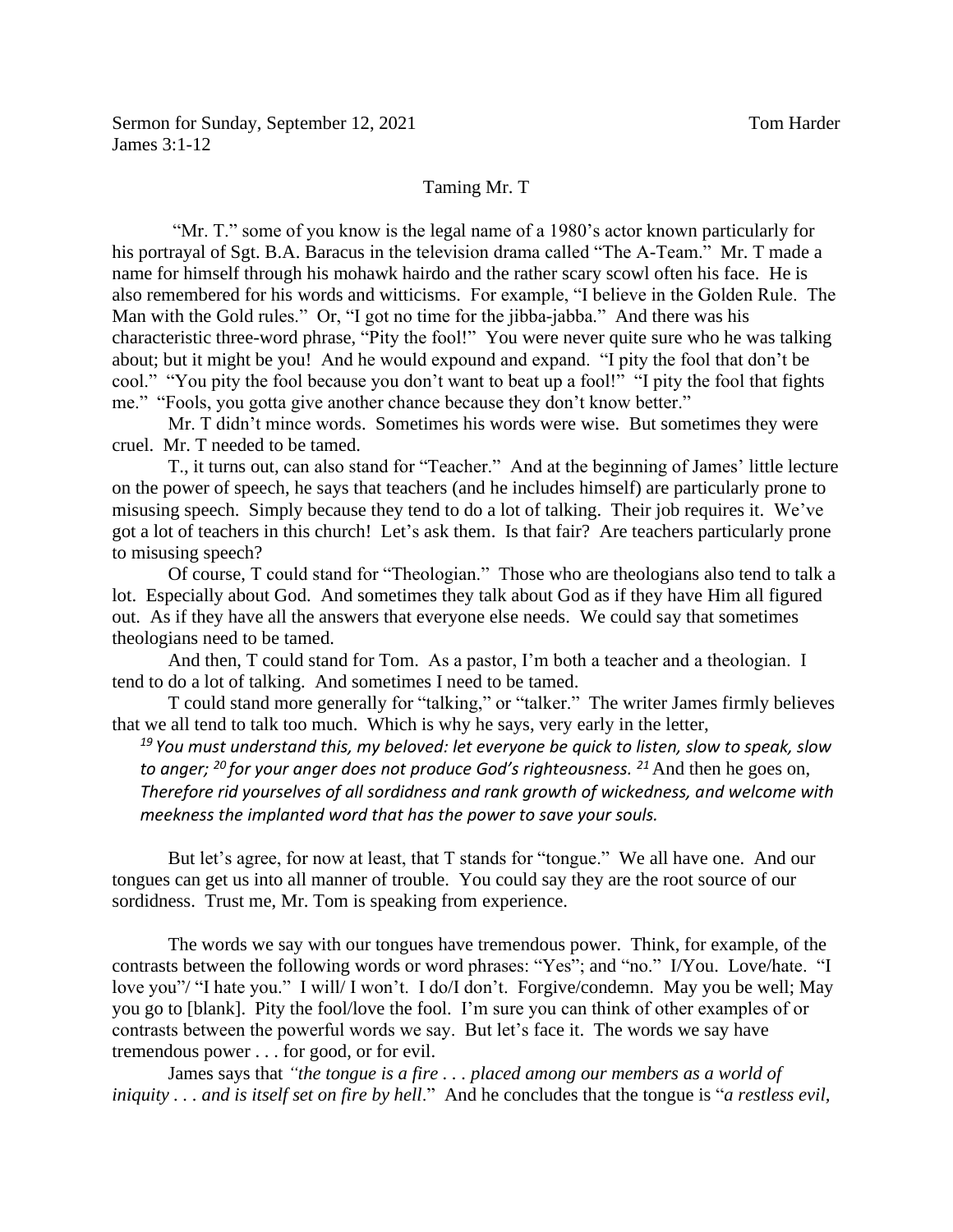*full of deadly poison*." Really?! Is it that bad? Are our tongues controlled by Satan himself? Sounds pretty hopeless. Sounds as if we would be better off tearing them out altogether. Like when Jesus said in the Sermon on the Mount, "If your right eye causes you to sin, tear it out and throw it away." He also said the same thing about our right hand. And he didn't quite include the same injunction about our tongues. But according to James, we can assume Jesus had it in mind.

But unless or until we take such drastic measures, we're stuck with our tongues. Alright, what can we do with them? Are we trapped by what he calls "this deadly poison," this "world of iniquity?"

As we saw, James himself is pretty pessimistic. Make that very pessimistic. He argues that "*Every species of beast and bird, of reptile and sea creature, can be tamed and has been tamed by the human species, but no one can tame the tongue*." He points out the cruel irony that with the same tongue we "*bless the Lord and Father*"—which we've been doing this morning and then we can turn around and *curse those who are made in the likeness of God*. *From the same mouth come blessing and cursing. My brothers and sisters, this ought not to be so*."

But very early in this essay, he is slightly more optimistic. Or at least hopeful. He says, Look, "*all of us make many mistakes. Anyone who makes no mistakes in speaking is perfect."* Clearly implying that there is no such thing.

And then he introduces two metaphors or illustrations: the first, of a horse's bridle. The second, of a ship's rudder. Both of them are tiny components of much larger creatures. But both, by making just a small adjustment or change, can make a huge difference in where that horse or that ship goes.

Maybe that's the answer! Maybe that's what it takes to finally tame the tongue. Just small, seemingly insignificant or merely minor adjustments.

Which begs the question, who is responsible for making those tiny adjustments? In the case of the horse, it is the rider who tugs on the bridle. And with the ship, it is the "will of the pilot" that controls the rudder.

So are we the rider, or are we the horse? Are we the pilot, or are we the ship? Or to ask it differently, who is in charge of our tongue? Are we? Is it up to us to slowly tame our own tongues, one slight change at a time? As we already heard, James is resolutely pessimistic about that possibility.

But what if . . . What if we were not the ones in control? What if we turn that control over to a high power? What if we allow our own Creator to ride us and guide us, like a compliant, patiently trained horse? What if we allow our own Captain to skillfully manage the rudder, according to his will, not ours? What if it's not up to us to "Tame Mr. T" (because after all we can't do it)? What if we have to ask God to tame our tongues? Every day? Many times a day?

And what if, bit by bit, we start using even small words having great power for good rather than evil? Words like: love; forgive; grace; listen; understand; appreciate, thank you? Before long we might just find ourselves going in a completely new direction!

C'mon. Let's give it a try! Please pray with me.

Lord God, we ask you to control our tongues. Because we can't. We ask you to gently but firmly tug on the bridle, shift the rudder, according to your will, not ours. So that bit by bit (pun fully intended, God), the words we say will serve and produce good, rather than evil. Amen!